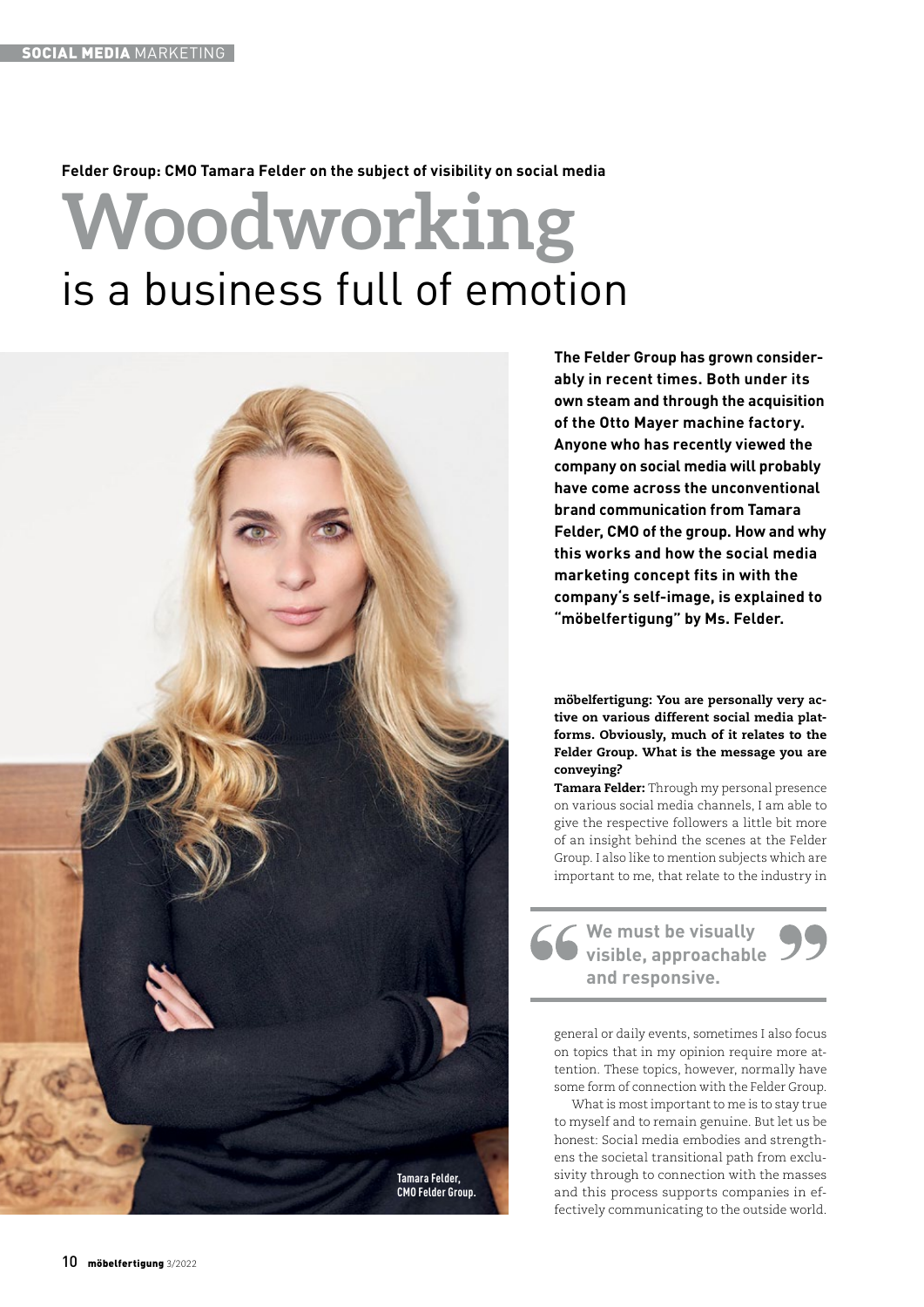möbelfertigung: The Felder Group itself can be proud of its campaigns, such as the #felderchallenge. How does your personal presence complement that of the company?

Tamara Felder: The #felderchallenge you have just mentioned is just one of our many social media projects. The challenge was something that we set up to bring more attention to the secondary woodworking branch, regardless of whether the participants use products from our company or not. Through this challenge we are able to create a platform, each year, where creativity knows no bounds, free of bias.

Since last year I have also started personally supporting this by working on a project together with our application team as part of every #felderchallenge, but obviously we are not part of the competition. I don't reveal what it is until the end, we prefer to take the followers along with us, step by step. Last year we worked on a DJ console, as in my opinion, good music, design and wood go hand in hand.

### möbelfertigung: Is it possible to charge woodworking machines with emotion?

Tamara Felder: You can see that this question has brought a smile to my face! My team would say: If it was down to me, then yes. And I am happy to explain why: A good friend of mine summed up my opinion very well. Thomas Meyer (CEO of the Büro für Interaktion) is of the opinion that "people buy from people, not from machines". I am in 100% agreement with him and would even add that, especially in our sector, there is a lot of emotion that resonates when it comes to wood. This is because: Individuality, creativity and innovation are all combined when working with wood.

There is nothing more personal than the furnishing of your own apartment or house. This is where somebody's personality is made visual. So for this reason we obviously charge our woodworking machines with emotion, this is a "state-of-the-art approach".

### möbelfertigung: You strongly connect your brand with yourself as an invidual online. Do customers trust the brand or the person?

Tamara Felder: In this case, I have to partly disagree with you. The Felder Group is an independent and incredibly successful brand, which without me would cope just fine.

In my function as one of the two CMOs of the Felder Group, a job role which I share with my brother Alexander Felder, it is one of my responsibilities to be genuine and honest with our employees, customers, partner and suppliers as well as potential new customers and to interact at eye-level. We can only achieve this when we are visually visible, approachable and

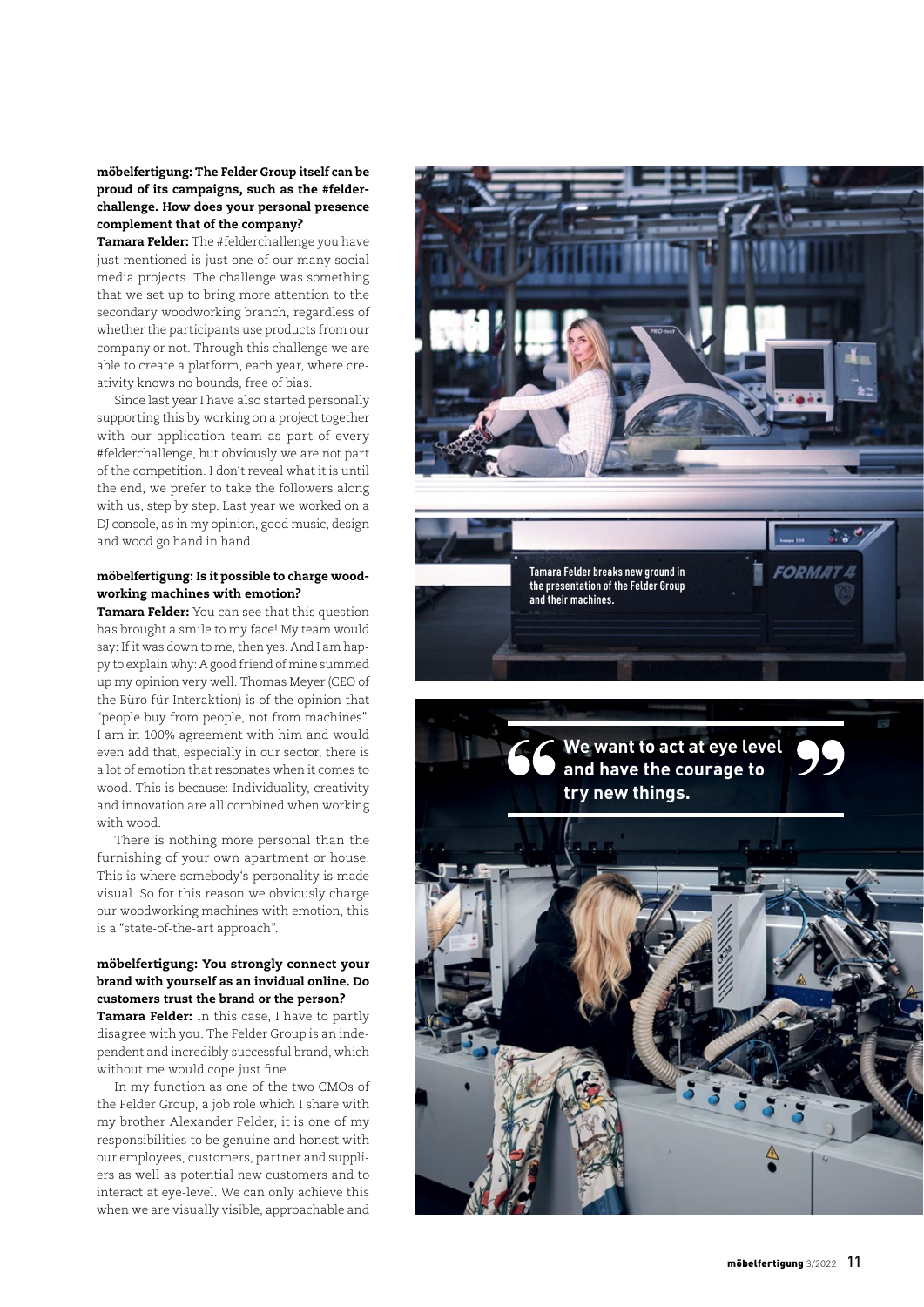

**At the main production facility in Hall in Tirol, the machine manufacturer Felder has begun with the construction of a 5,100 square metre logistics centre.**

responsive. At the end of the day, customers will have a love brand but it is the people behind the brand, that they trust and from whom they buy, regardless of their position in the company.

#### möbelfertigung: You also give an insight into your thoughts and your private life. Does that not come at a cost?

Tamara Felder: This is the proverbial Achilles heel when it comes to the "right" communication on social media. It is something that I struggled with myself for many months before I became active on several platforms. What can I share, what should I share, at what point will I become vulnerable, when could I be misunderstood and fundamentally, does the world actually want

**It is something that I struggled with myself for many months, what the right communication on social media should look like.**

to hear what I want to say? After many sleepless nights and discussions I came to the conclusion that I have to weigh everything up very carefully before I share it. But behind every post that I make, you can be assured that it is my thoughts

at that time that have driven it, something that I believe in.

My private life remains completely separate and does not have any point of contact with my professional career. When I engage privately, however, in any company or branch related topics, then you can be sure to find these on social media. At this point I would like to emphasise again: "Authenticity is the key". Do subjects that appeal to me on a private level work better? Definitely, yes. In a figurative sense, this means you have to find the balance, your niche and your own voice, and as they say, "your vibe attracts your tribe".

#### möbelfertigung: Do you have any role models for the way in which you communicate on social media platforms?

Tamara Felder: No, as I prefer to be authentic.

## möbelfertigung: You now have a lot of experience with various different platforms. What kind of content works best and where?

Tamara Felder: There are obviously the standard, unwritten rules which guide you on what will theoretically work best on which platforms. These rules, however, are not set in stone and are always changing.

Let us take a look together at the most commonly used platforms: LinkedIn is a business network, and as such our mindset must be business orientated. Facebook has a wider target group, the strategy as such has to be tailored to the various user groups. What still matters on Instagram is that "pretty perfect picture", but what we are now seeing are the developments in video content: The younger users no longer just want to see perfection, but rather more "authenticity" and creditability. TikTok is a video platform. Let's just say: This is a platform where we don't have to take ourselves too seriously! What is important, however, is that we need to follow the trends.

But in the end, all of these platforms have something in common and that is community management: As what really matters is that we as a company interact with the users and are available for them.